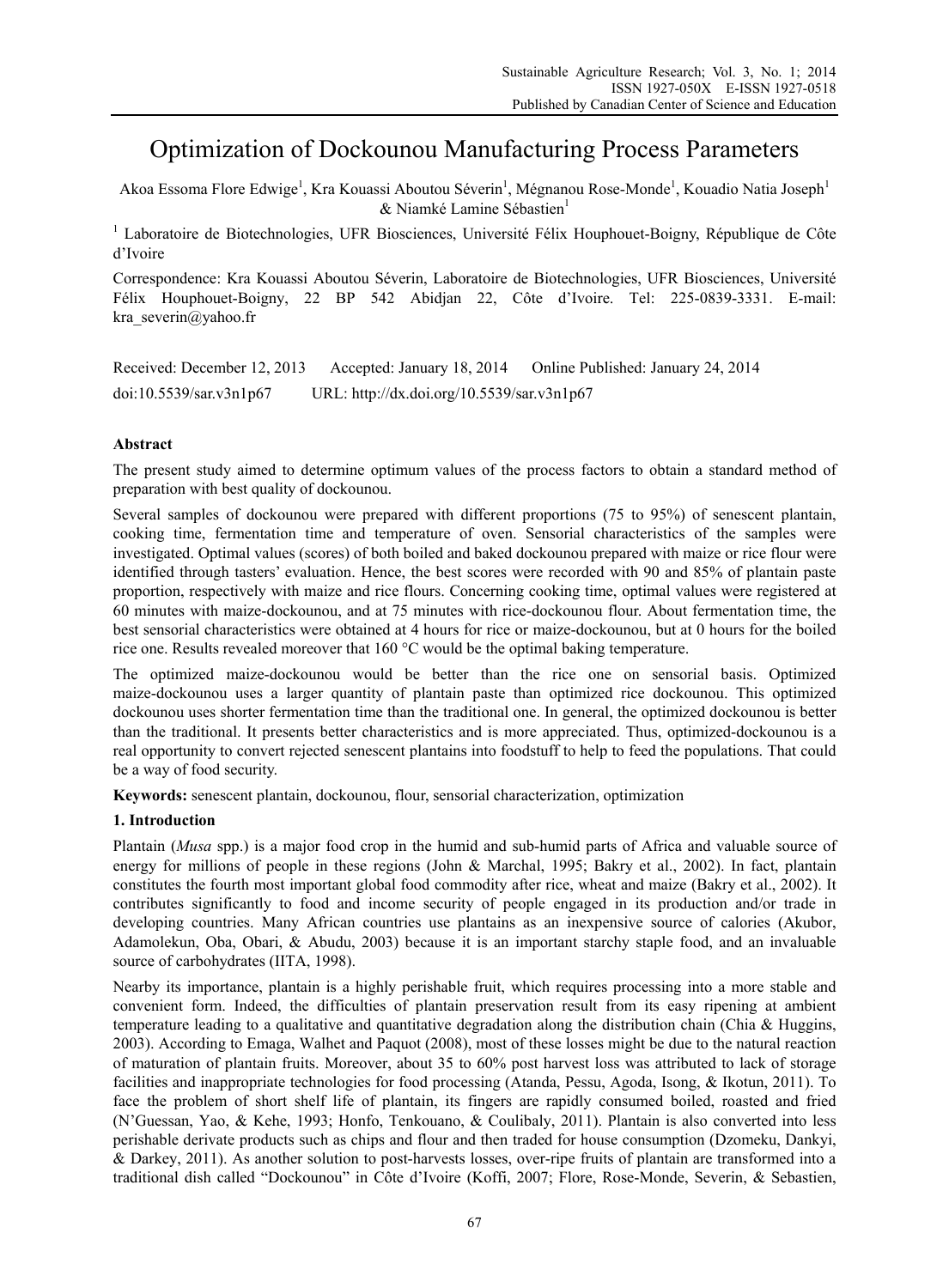2013) and "Ofam" in Ghana (Dzomeku et al., 2011), using an empiric process. The resulting dish wrapped in plant (*Thaumatococcus danieilii, Musa sp.* or *Cola nitida)* leaves before its cooking, constitutes an inestimable food aid for farmers during camp works.

This traditional dish is more and more introduced in urban habit and is widely offered on markets. Today, this preparation is much popularized and the products are sold in almost all the markets of big cities and consumed by all the Ivorian society levels. The general production process (Figure 2) which involves seven (7) steps (washing, peeling, crushing, mixture with flour, fermentation (facultative), wrapping and cooking) depend on many factors that influences more the final dish. In consequence, urban producers/sellers of "Dockounou" offer on the markets different products which are prepared with various methods and various sensorial characteristic. Thus, consumers often complain about its taste, color, texture and flavor. Hence, the present study aimed to propose an optimal process of dockounou. Therefore, the optimum values of process factors to obtain best quality of dockounou were determined.

## **2. Materials and Methods**

## *2.1 Samples Collection*

Senescent plantains fingers, maize flour and rice grains used in the production process were purchased from Adjame market (Abidjan). The traditional dockounou used for the comparison with the optimized dockounou were also purchased at the same market.

## *2.2 Preparation of Rice Flour*

The rice grains were soaked in water for two hours. After drying, the grains were crushed in a home wooden mortar, and the flour was sieved (500  $\mu$ m) before mixture with plantain paste.

## *2.3 Empiric Process of Dockounou Production*

Senescent plantain fingers were washed with potable water to eliminate all impurity and peeled manually using ordinary knife. Pulp crushing was made in traditional hygienic wood mortar. The mushy pulp was mixed with a few quantity of rice or maize flour. The mixture, wrapped in *Thaumatococcus daniellii* or *Cola nitida* leaves, was boiled or baked as reported Akoa, Kra, Mégnanou, Akpa and Ahonzo (2012).

## *2.4 Experimental Design for Dockounou's Empiric Process Parameters Optimization*

The important parameters of dockounou production process were optimized using a variation of four (4) factors reveled by consumer (Flore et al., 2013): quantity of plantain's paste, fermentation time, cooking time and oven temperature. They were identified as independent variables and were not quantified in empiric production process. The source data levels of these parameters were based on preliminary survey results (Flore et al., 2013). As regards boiled dockounou, the effect of three parameters was study excepted oven temperature. However, the fourth factors were all studies in case of baked dockounou.

## *2.5 Influence of Senescent Plantain Paste Quantity*

The method uses an experimental determination of optimum variables base on many values of parameters registered with producers preparation. It consisted to varied one parameter and sticks the others. Quantity of plantain paste was varied in inverse proportion to quantity of maize or rice flour. The paste quantity was varied from 75 to 95% in proportion without fermentation and cooking time occurs at 90 min (base on values of parameters registered with producer's preparation).

## *2.6 Influence of Fermentation Time*

The fermentation time was varied from 0 to 10 hours however cooking time occurs at 90 min and plantain paste quantity was sticked at optimal value.

## *2.7 Influence of Cooking Time*

The cooking time was varied from 30 to 120 min however fermentation time and plantain's paste quantity were sticked at optimal value.

## *2.8 Influence of Oven Temperature*

It concerns only baked product preparation. The temperature of oven was varied from 130 to 190 °C however fermentation time, cooking time and plantain's paste quantity were sticked at optimal value.

# *2.9 Process of Optimized Dockounou Preparation*

A final dockounou were cooked following the empiric method with applying specifically, optimal values obtained, at each level concerned (ratio of plantain paste/cereal flour, fermentation time, cooking time,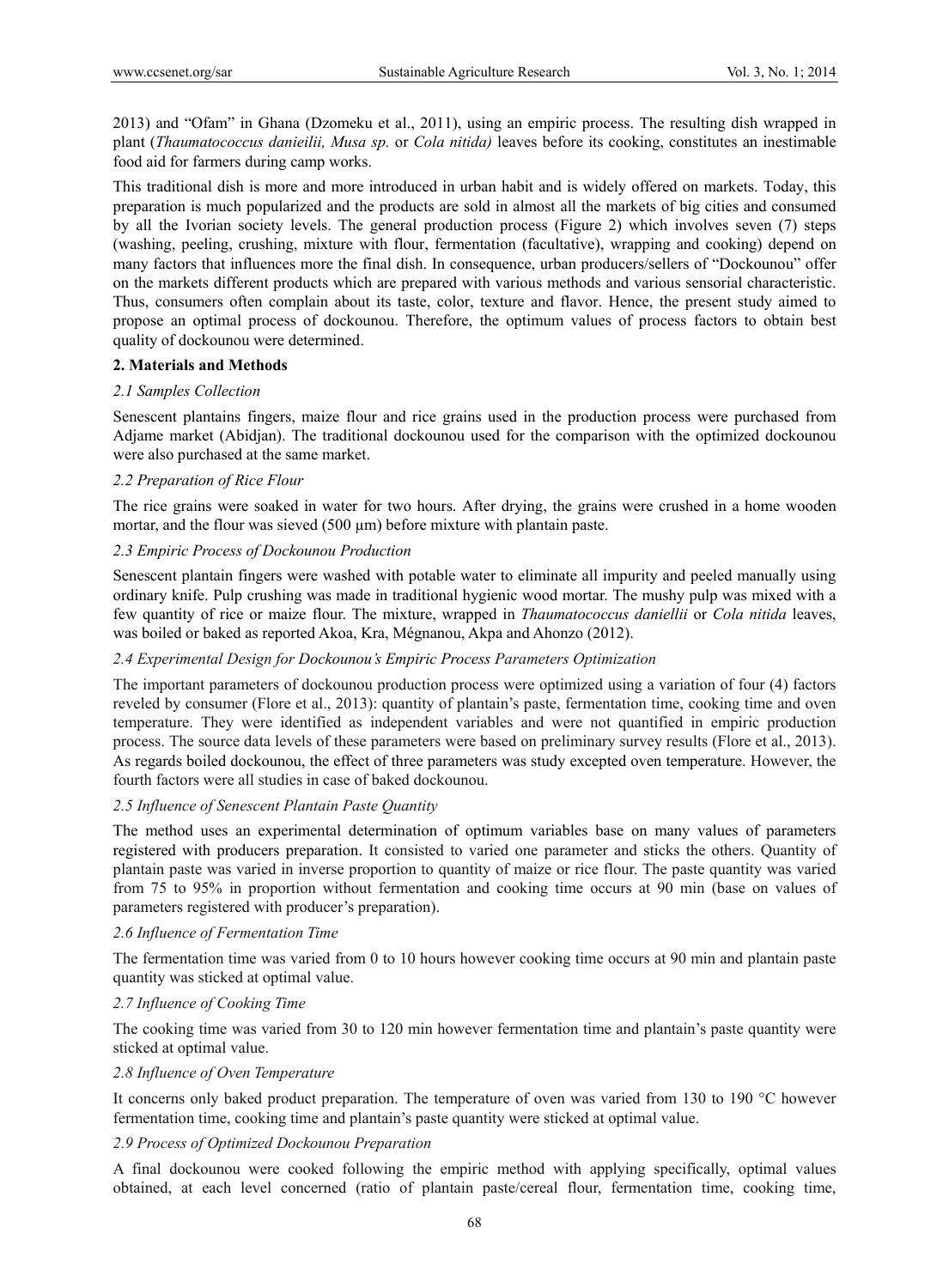temperature of oven heating).

All experiments were carried out in randomized order and organoleptic tests were done on the products.

## *2.10 Sensorial Evaluation*

A test of sensory evaluation was carried out on products obtained from different preparations and also, a comparison test was carried out between optimized and traditional dockounou. A total of 30 semi-trained panelists (tasters) were recruited from staff and students of Félix Houphouët Boigny University (Abidjan). They received instructions on the mode of evaluation to be made. Criteria of their selection were that: "they were regular consumers of dockounou and were not allergic to any food". Panelists were instructed to evaluate color, taste, texture and flavor of the dockounou. These characteristics were chosen base on data collected in a survey according Akoa et al. (2012). Each panelist estimates all the samples prepared with the treatment of one session. An hedonic scale of five-point was used as follow:  $1 = \text{very bad}, 2 = \text{bad}, 3 = \text{acceptable}, 4 = \text{good}$  and  $5 = \text{very}$ good (Sauvageot, 1981). Samples were identified with three-digit code numbers and presented in a random sequence to panelists. The panelists were instructed to rinse their mouths with water before tested each dish simple and not to make comments during evaluation to prevent others panelist influencing. They were also asked to comment freely the samples with the questionnaires given to them.

## **3. Statistical Analysis**

The data collected were subjected to analysis of variance (ANOVA). Means were separated using Duncan's multiple range test using the Statistical Package for the Social Sciences (SPSS) version 17.0 (SPSS Inc., Chicago, IL).

## **4. Results**

## *4.1 Influence of Senescent Plantain Paste Proportion*

Table 1 shows the mean of sensory scores for the different samples of dockounou according to the nature of the adding flour and the cooking mode. There were significant differences ( $P \le 0.05$ ) between samples appreciation relatively to sensorial characteristics such as the taste, texture, flavor and the color. Indeed, with the maize-dockounou, considering the taste, the highest score were recorded with the plantain paste proportion of 90%, either by boiling or baking mode. The same proportion led to the best (choice) texture (3.60 and 3.23), color (3.97 and 3.17) and flavor (3.27 and 3.23). As for the rice-dockounou, the whole scores ranged from 1.70 to 3.43, with the highest topped the dockounou made with the plantain paste proportion of 85% texture. The other characteristics (color, taste and flavor) of the same dockounou boiled and baked, also registered the most important (3.23 and 3.10, 3.33 and 3.27, 3.20 and 3.43, respectively) score with this previous plantain paste proportion.

In summary the whole results revealed that the dockounou appreciation increased in phasis with the plantain paste proportion, and the best scores for each sensorial characteristic were recorded by the boiled dockounou. And the plantain paste and cereal flour best ratio at the whole is 90/10%.

## *4.2 Effect of Fermentation on Dockounou Sensorial Quality*

In Table 2 were presented the mean of sensory scores for paste fermentation time according to the nature of the adding flour and the cooking mode. The whole samples presented relatively good acceptance for all the sensorial characteristics, from zero (0) to ten (10) hours of fermentation. Indeed, in this interval of fermentation, the scores ranged from 3.73 to 2.60. However, concerning maize-dockounou, the best scores were recorded by the samples resulting from four (4) hours of fermentation. As for the rice-dockounou, they topped the most important scores at zero, four and ten hours of fermentation for boiled samples, and at four hours of fermentation for the baked ones.

In summary, the results revealed that whatever the flour was the texture, all the boiled dockounou and all of those prepared without fermentation (0 hour) registered scores superior to 3.00. Values under 3.00 were observed with baked dockounou only after 4 hours of fermentation.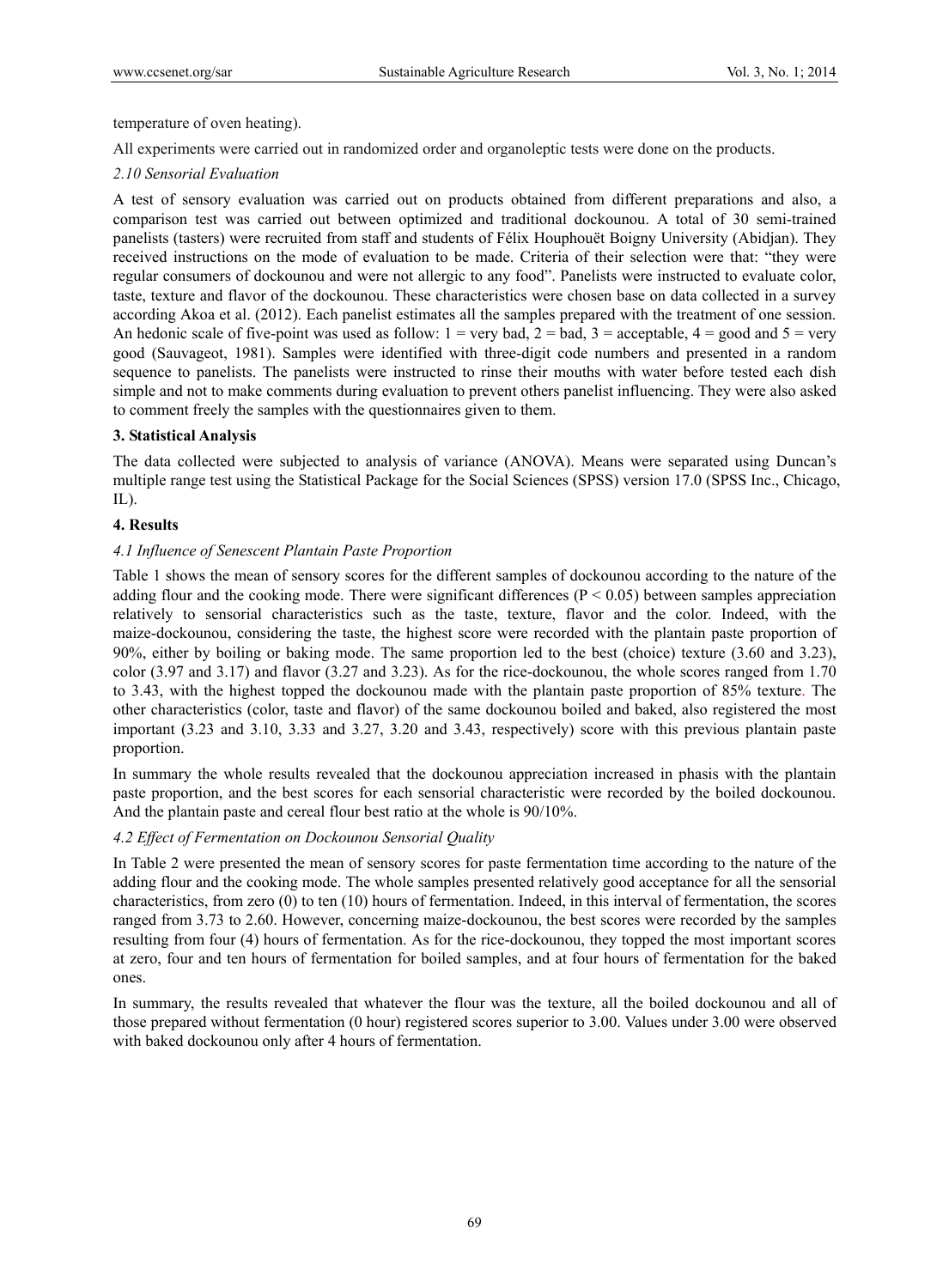|                    |               | Texture           |                    | Taste             |                   | Color             |                   | Flavor             |                   |
|--------------------|---------------|-------------------|--------------------|-------------------|-------------------|-------------------|-------------------|--------------------|-------------------|
| Samples            |               | <b>Boiled</b>     | Baked              | <b>Boiled</b>     | <b>Baked</b>      | <b>Boiled</b>     | <b>Baked</b>      | <b>Boiled</b>      | Baked             |
|                    | A             | $2.93^{b}$        | 2.97 <sup>ab</sup> | $2.63^{b}$        | 2.57 <sup>a</sup> | $2.87^b$          | $2.93^{a}$        | $2.77^b$           | $3.10^{a}$        |
|                    | B             | $3.03^{b}$        | 2.97 <sup>ab</sup> | $2.70^{b}$        | 2.87 <sup>a</sup> | 2.90 <sup>b</sup> | $3.03^{a}$        | $2.80^{b}$         | 3.17 <sup>a</sup> |
| With               | $\mathcal{C}$ | 3.57 <sup>a</sup> | $3.23^{a}$         | $2.97^{b}$        | $2.73^{a}$        | $3.13^{b}$        | 2.80 <sup>a</sup> | $2.83^{b}$         | 3.07 <sup>a</sup> |
| maize flour        | D             | 3.60 <sup>a</sup> | $3.23^{a}$         | $3.70^{\rm a}$    | 3.00 <sup>a</sup> | $3.97^{\rm a}$    | 3.17 <sup>a</sup> | 3.27 <sup>a</sup>  | $3.23^{a}$        |
|                    | E             | 3.00 <sup>b</sup> | $2.73^{b}$         | 3.00 <sup>b</sup> | $2.90^{\rm a}$    | $3.67^{\rm a}$    | $2.83^{a}$        | 3.00 <sup>ab</sup> | 3.07 <sup>a</sup> |
|                    | A             | $3.23^{a}$        | 3.17 <sup>a</sup>  | $3.03^{a}$        | 2.57 <sup>c</sup> | $3.13^{a}$        | 3.00 <sup>a</sup> | $3.30^{a}$         | 2.97 <sup>a</sup> |
| With<br>rice flour | B             | 3.27 <sup>a</sup> | 3.27 <sup>a</sup>  | $3.20^a$          | $2.97^{ab}$       | 3.17 <sup>a</sup> | 3.00 <sup>a</sup> | 3.27 <sup>a</sup>  | $3.13^{a}$        |
|                    | $\mathcal{C}$ | $3.43^a$          | $3.43^a$           | $3.20^a$          | $3.43^a$          | $3.23^{a}$        | $3.10^{a}$        | $3.33^{a}$         | 3.27 <sup>a</sup> |
|                    | D             | $2.63^{b}$        | $3.30^{a}$         | $3.03^{a}$        | $3.03^{ab}$       | $2.97^{\rm a}$    | $3.03^{a}$        | $3.03^{a}$         | $3.10^{a}$        |
|                    | Е             | 1.70 <sup>c</sup> | 3.07 <sup>a</sup>  | $2.50^{b}$        | $3.07^{ab}$       | $2.97^{\text{a}}$ | 2.87 <sup>a</sup> | 3.00 <sup>a</sup>  | $3.20^a$          |

|  |  |  | Table 1. Sensory evaluation means according plantain paste/maize or rice flour quantity composite dockounou |
|--|--|--|-------------------------------------------------------------------------------------------------------------|
|  |  |  |                                                                                                             |

Values with the same superscript within the same column do not differ significantly ( $P > 0.05$ ).

Sample A: 75% plantain paste and 25% maize flour, sample B= 80% plantain paste and 20% maize flour, sample  $C = 85\%$  plantain paste and 15% maize flour, Sample D = 90% plantain paste and 10% maize flour, sample E= 95% plantain paste and 5% maize flour. Maize, Rice = Dockounou made with maize and rice flour, respectively

| radio 2. Densory evaluation means of unferent fermentation thres |               |                   |             |                   |                   |                   |                    |                   |                    |  |
|------------------------------------------------------------------|---------------|-------------------|-------------|-------------------|-------------------|-------------------|--------------------|-------------------|--------------------|--|
|                                                                  |               | Texture           |             |                   | Taste             |                   | Color              |                   | Flavor             |  |
| Samples                                                          |               | <b>Boiled</b>     | Baked       | <b>Boiled</b>     | Baked             | <b>Boiled</b>     | Baked              | <b>Boiled</b>     | Baked              |  |
|                                                                  | A             | $3.16^{ab}$       | $3.30^{a}$  | $3.03^{bc}$       | $3.23^{a}$        | $3.46^a$          | 3.07 <sup>ab</sup> | 3.16 <sup>a</sup> | 3.07 <sup>bc</sup> |  |
|                                                                  | B             | $3.43^a$          | $3.40^a$    | $3.30^{ab}$       | $3.23^{a}$        | $3.46^a$          | $3.27^{ab}$        | $3.40^a$          | $3.27^{ab}$        |  |
| With                                                             | $\mathcal{C}$ | $3.53^{a}$        | $3.46^a$    | $3.53^{a}$        | $3.36^{a}$        | $3.70^a$          | $3.43^a$           | $3.46^a$          | $3.63^{a}$         |  |
| maize flour                                                      | D             | $3.36^{ab}$       | $3.40^a$    | $3.30^{ab}$       | $3.13^{a}$        | $3.46^a$          | $3.13^{ab}$        | $3.13^{a}$        | $3.17^{bc}$        |  |
|                                                                  | Е             | $3.33^{ab}$       | $3.33^{a}$  | $2.90^{bc}$       | 3.06 <sup>a</sup> | $3.36^{a}$        | $3.03^{ab}$        | $3.10^{a}$        | $3.03^{bc}$        |  |
|                                                                  | ${\bf F}$     | 3.00 <sup>b</sup> | $3.23^{a}$  | $2.60^{\circ}$    | 3.00 <sup>a</sup> | $3.33^{a}$        | $2.93^{b}$         | $3.30^{a}$        | $2.77^{\circ}$     |  |
|                                                                  | A             | $3.73^{a}$        | $3.17^{ab}$ | $3.40^{\rm a}$    | $3.53^{a}$        | 3.47 <sup>a</sup> | 3.17 <sup>a</sup>  | 3.47 <sup>a</sup> | $3.43^{\rm a}$     |  |
|                                                                  | B             | 3.67 <sup>a</sup> | $3.10^{a}$  | 3.30 <sup>a</sup> | $3.43^a$          | $3.33^{a}$        | 3.00 <sup>a</sup>  | $3.30^{a}$        | $3.23^{ab}$        |  |
| With                                                             | $\mathcal{C}$ | $3.70^a$          | $3.53^{a}$  | $3.36^{a}$        | $3.53^{a}$        | $3.40^a$          | $3.33^{a}$         | $3.20^a$          | $3.50^{a}$         |  |
| rice flour                                                       | D             | 3.37 <sup>a</sup> | $3.23^{ab}$ | $3.13^{a}$        | $3.40^a$          | 3.37 <sup>a</sup> | $2.97^{\rm a}$     | 3.17 <sup>a</sup> | $3.20^{ab}$        |  |
|                                                                  | E             | 3.37 <sup>a</sup> | $3.07^{b}$  | $3.13^{a}$        | 3.37 <sup>a</sup> | 3.27 <sup>a</sup> | 2.90 <sup>a</sup>  | $3.10^{a}$        | $3.30^{ab}$        |  |
|                                                                  | F             | $3.73^{a}$        | $3.03^{b}$  | $3.33^{a}$        | $2.73^{b}$        | 3.37 <sup>a</sup> | $2.93^{a}$         | $3.33^{a}$        | $2.97^{b}$         |  |
|                                                                  |               |                   |             |                   |                   |                   |                    |                   |                    |  |

Table 2. Sensory evaluation means of different fermentation times

Values in the same line with different superscript are significantly different at  $P < 0.05$ . A, B, C, D, E and F= 0, 2, 4, 6, 8 and 10 hours of fermentation; Maize, Rice= Dockounou made with maize and rice flour, respectively.

#### *4.3 Effect of Cooking Time*

Figure 1 presents the evolution of tasters' scores attributed to dockounou cooking time. At the whole, for each sample, all the sensorial characteristics presented identique evolution according to the cooking time. Concerning baked and boiled rice-dockounou (Figures 1A and 1D), the scores were superior to 2.00 and the highest were obtained at 75 min of cooking time. Figures 1B and 1C shows that both boiled and baked maize-dockounou registered scores superior to 2.50 for all parameters. Thus, both samples recorded their best or maximum scores at 60 min of cooking time.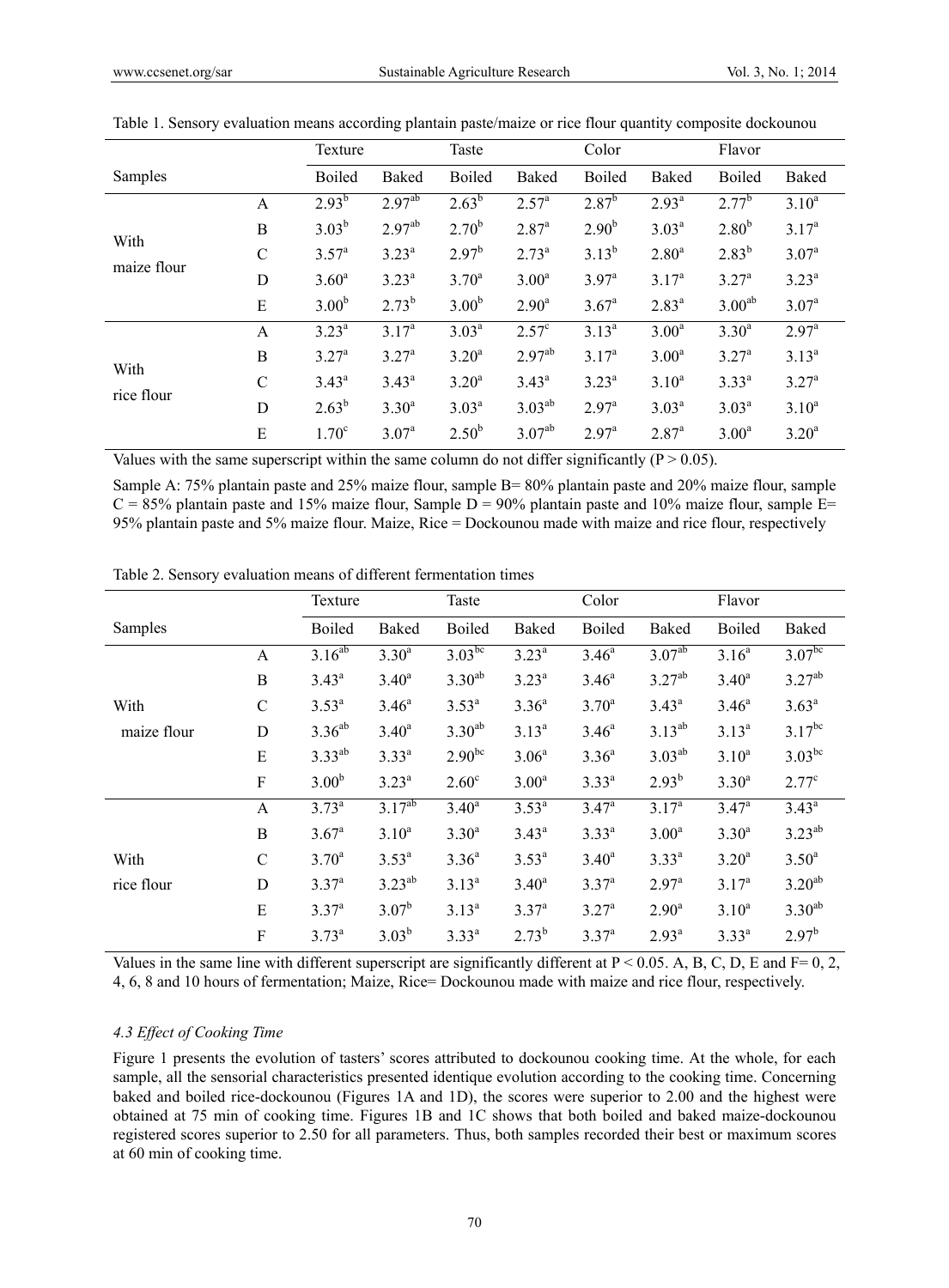

Figure 1. Sensorial evaluation of tasters about cooking time variation

## *4.4 Oven Temperature Influencing on Sensorial Evaluate*

The whole results of sensorial analysis for baked dockounou with either maize or rice flour revealed the best scores at 145, 160 and 175 °C as baking temperature. Indeed, at these temperatures, texture, taste, flavor and color data were the highest (Table 3). Moreover, the statistical analysis showed significantly differences between the scores attributed to samples according to the baking temperature. Hence, the maximal values were obtained at 160 °C of oven temperature.

| Oven    | Texture           |                   |                   | Taste          |                   | Color             |                   | Flavor         |  |
|---------|-------------------|-------------------|-------------------|----------------|-------------------|-------------------|-------------------|----------------|--|
| samples | Maize             | Rice              | Maize             | Rice           | Maize             | Rice              | Maize             | Rice           |  |
| A       | 2.20 <sup>c</sup> | $2.60^{b}$        | $2.63^{b}$        | $2.83^{b}$     | 2.97 <sup>a</sup> | $3.00^{ab}$       | 3.03 <sup>a</sup> | $3^{13^{b}}$   |  |
| B       | $3.17^{ab}$       | 3.03 <sup>a</sup> | 3.17 <sup>a</sup> | $3.10^{ab}$    | $3.23^a$          | $3.20^a$          | $3.20^a$          | $3.20^{ab}$    |  |
| C       | 3.37 <sup>a</sup> | 3.20 <sup>a</sup> | $3.40^a$          | $3.47^{\rm a}$ | $3.27^{\rm a}$    | 3.27 <sup>a</sup> | $3.30^{\circ}$    | $3.53^{\rm a}$ |  |
| D       | $3.30^a$          | $3.03^{\rm a}$    | 3.37 <sup>a</sup> | $3.40^{\circ}$ | $2.87^{\rm a}$    | $3.10^a$          | $3 \frac{1}{2}$   | $3.27^{ab}$    |  |
| Е       | $2.83^{b}$        | 2.90 <sup>a</sup> | $3.10^a$          | $2.80^{b}$     | 2.77 <sup>a</sup> | $2.63^{b}$        | 3.07 <sup>a</sup> | $3.23^{ab}$    |  |

Table 3. Sensorial evaluation means of different oven temperatures

Values in the same line with different superscript are significantly different at  $P < 0.05$ . A, B, C, D and E= 130, 145, 160, 175 and 190 °C of baking temperature.

#### *4.5 Optimized Dockounou Level of Appreciation*

The optimized dockounou were obtained according to the final process describes in Figure 2.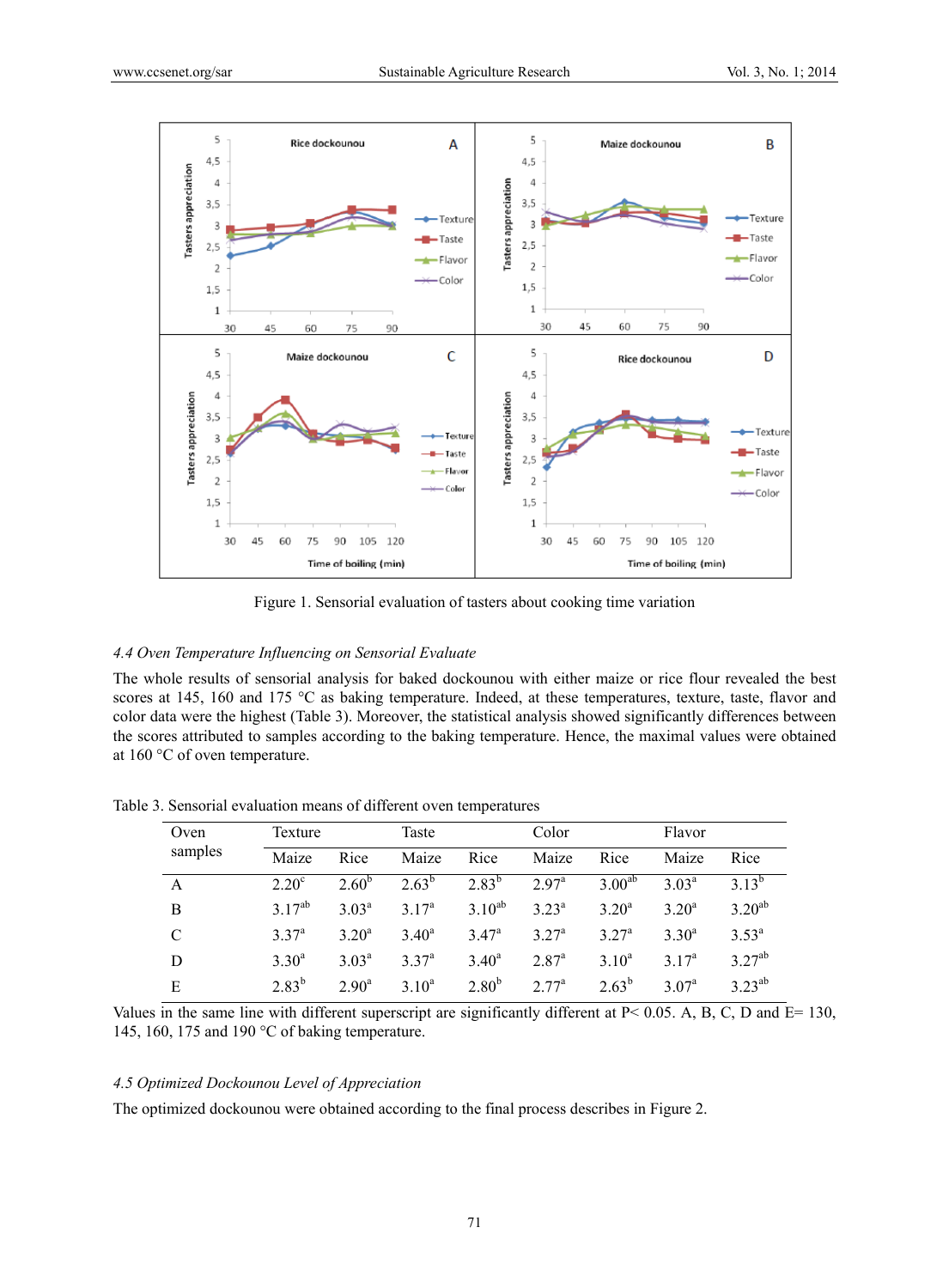

Figure 2. Process of optimized dockounou manufacturing

The Table 4 shows optimized dockounou characteristics reported by testers. Optimized rice-dockounou and maize-dockounou are sweet taste, hard texture, plantain flavor and light brown color. The Table 5 presented optimized dockounou scores attributes by testers. There were no significant differences ( $P < 0.05$ ) between samples appreciation relatively to sensorial characteristics such as the taste, the texture, the flavor and the color. All the optimized dockounou obtained acceptable scores according testers. The whole scores ranged from 3.12 to 3.67. Indeed, with the boiled dockounou, the highest scores were recorded with the maize-dockounou for taste (3.60), color (3.32) and flavor (3.48). As for the baked products, the rice-dockounou obtained the highest scores than maize-dockounou.

Table 4. Dockounou appreciation characteristics reported by testers

|       | Taste         |               | Flavor        |               | Texture       |               | Color         |             |
|-------|---------------|---------------|---------------|---------------|---------------|---------------|---------------|-------------|
|       | <b>Boiled</b> | <b>Backed</b> | <b>Boiled</b> | <b>Backed</b> | <b>Boiled</b> | <b>Backed</b> | <b>Boiled</b> | Backed      |
| Maize | Sweet         | Sweet         | Plantain      | Plantain      | Hard          | Hard          | Light brown   | Light brown |
| Rice  | Sweet         | Sweet         | Plantain      | Plantain      | Hard          | Hard          | Light brown   | Light brown |

*4.6 Comparison Between Optimized Dockounou and Traditional Dockounou*

The sensory attributes of optimized boiled and baked dockounou between traditional boiled and baked dockounou were shown on Figures 2 and 3. Statistically, optimized and traditional boiled dockounou do not present significantly difference at the level of all the characteristics, but optimized dockounou texture, taste and flavor tend to be more raised than those for the traditional boiled dockounou with rice flour (Figure 2A). In opposite, the traditional boiled dockounou seems to have a good color than the optimized boiled dockounou (3.36 to 3.18 respectively). The optimized boiled dockounou with maize flour had highest score than the traditional one's in all sensory attributes (Figure 2B). The Figure 3 shows sensory attributes of optimized baked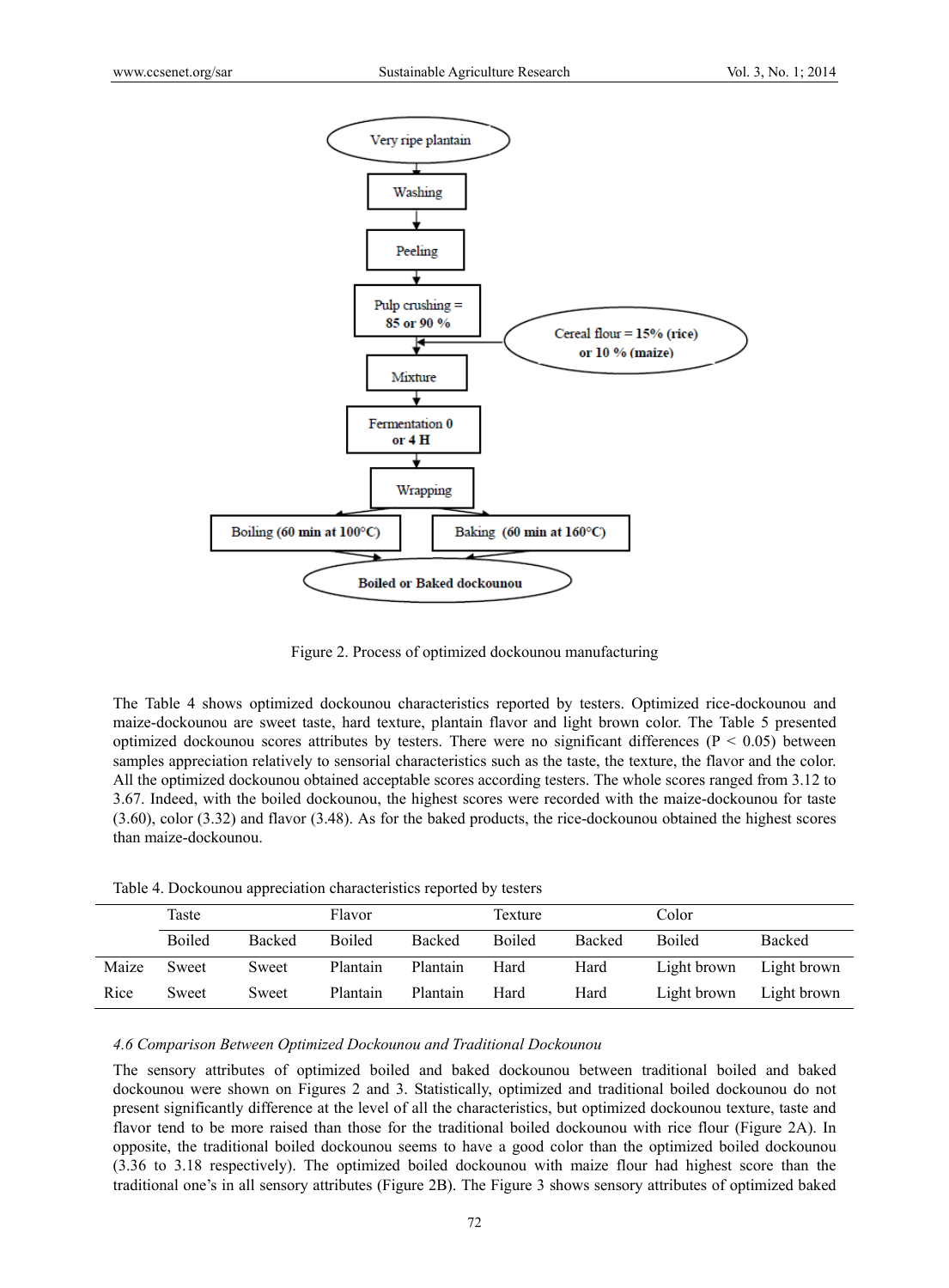dockounou between traditional baked dockounou. Optimized baked dockounou with rice and maize flours were more appreciated than traditional baked dockounou with rice and maize flours in all sensory attributes (Figures 3C and 3D). These samples that were concerned in Figures 2B, 3C and 3D are significantly differents.





Figure 3. Comparison between optimized and traditional baked dockounou

#### **5. Discussion**

Food texture is one of the most important quality attributes that would determine its acceptability (Onayemi, 1985). That is why the flour quantity added to senescent plantain paste is very important for the dockounou texture. In fact, this dish consistency would result from flour adding in pulp paste (Dzomeku, Osei-Owusu, Akyeampong, Ankoma, & Darkey, 2005; Koffi, 2007), since plantain pulp had loose its original firmed texture at the senescence (Dadzie & Orchard, 1997; Emaga et al., 2008). Yet, the resulting texture would depend on the quantity of the additional flour (Slembrouck, Cissé, & Kerdchuen, 1991). Flour would be added to senescent plantain pulp to consolidate its mushy texture (Slembrouck et al., 1991; Emaga et al., 2008). This is why, adding maize or rice flour in plantain's paste permit to reach the consistent texture expected by tasters. Moreover, according to Akoa et al. (2012), maize flour would be added to consolidate the dockounou texture and rice flour enhances its taste. In fact, maize-dockounou presented an acceptable texture at 10% and 15% of its flour, where the taste was less acceptable. In opposite, the rice-dockounou recorded a best taste score in the same proportion (10 and 15%) without a good texture score. This result supposes that for a good texture the dockounou would need more rice flour quantity than maize flour. It was showed by Laureys (1999) that rice starch and flour can provide suitable textures for a range of foods with a high natural stability and digestibility. In addition, rice flour, starch and protein can be also used as processing aid, ingredients in health food, coating agents in confectionary, water binders in small goods, expanding agents in extrusion food, flavor carriers, emulsifiers and fat replacers in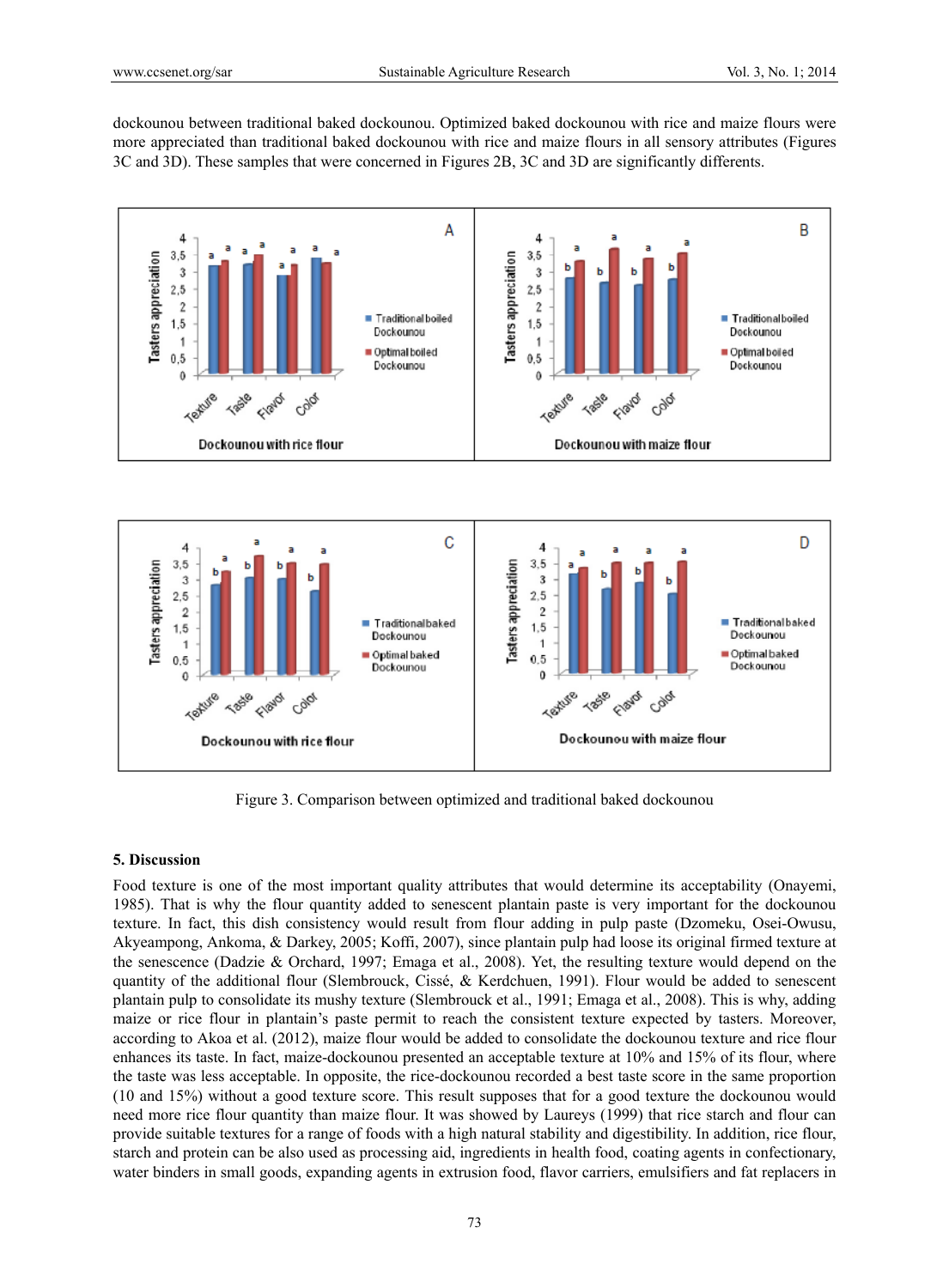dairy products and paper coating agents. In reality, when adding flour to plantain paste in excess (or not enough), it would result a hard (or pasty) and unappreciated dockounou; consequently, the flour might be added in adequate proportion to avoid the dish depreciation. This idea could be justified by the weak scores registered for the samples obtained with the proportion of 95:5% or 80:20%, respectively for plantain paste and flour.

About dockounou fermentation, it would contribute to soften the plantain dough and provide sourness to the dish (Toka & Dago, 2003). This role of fermentation was not apparent in the present study because the testers did not observed significant evolution in sensory attributes of boiled samples. This could be justified by the fact that this mode of cooking would not lead to flavors production (Richard, Giampaoli, Toulemonde, & Duquenoy, 2010). Moreover, the highly hydrated environment (boiling) would not induce the Maillard reactions, and the water vapor would lead to the loss of volatile compounds (Richard et al., 2010). Concerning the baked dockounou, a short fermentation time (4h) was important to ensure the best sensory qualities according testers and a long time gave a relatively poor quality of dockounou. This result is not in agreement with the literature in where fermentation improves the sensorial quality of food. In this case, consumers would only consider the tangy taste of fermented foods (Toka & Dago, 2003). Indeed, according to Mestres, Boungou, Akissoé & Zakhia-Rozis (2000), during a fermentation of maize flour (20 or 35 °C), it was a synthesis of lactic acid. This synthesis increases with time. That could explain the tester's appreciation. Therefore, the results obtained in this study could suppose that the tangy taste is not appreciated for the dockounou. It revealed that, producers of dockounou who made 10 hours for fermentation time according to Flore et al. (2012), offered certainly, on the market, tangy taste products. However, the optimized baked dockounou use a short fermentation time (4 hours). This allows reducing process time.

The highest appreciation of optimized maize-dockounou than traditional one's was in conformity with the results of Akoa et al. (2012). Indeed, consumers likes more used of maize flour in dockounou. For baked products, the rice-dockounou obtained better scores in all sensory attributes. Moreover, the rice flour was the second flour selected by consumers during the survey according Akoa et al. (2012).

#### **6. Conclusion**

Results of the present study have shown that at whole, the optimized dockounou were more appreciated than traditional dockounou. Specifically, maize-dockounou is more appreciate than the optimized rice-dockounou according cooking mode. The optimized maize-dockounou use more paste plantain quantity (90%) than optimized rice-dockounou (75%). The boiled and baked maize-dockounou are the same time (60 min) for cooking, but baked and boiled rice-dockounou are made at 75 min for cooking time. However, optimized baked and boiled dockounou need a short fermentation time than traditional baked dockounou. Relatively at fermentation time, optimized baked and boiled Dockounou with maize flour were accepted for 4 hours of fermentation and no fermentation for boiled Dockounou with rice flour. Baked Dockounou with maize and rice flours might be cook at 160 °C in oven. The final optimized dockounou obtained presents better characteristics than traditional one's. The whole results of this study show clearly that dockounou is a foodstuff which could be improved to take place in population food habits.

#### **References**

- Akoa, E. E. F., Kra, K. A. S., Mégnanou, R. M., Akpa, E. E., & Ahonzo, N. L. S. (2012). Sensorial characteristics of a senescent plantain empiric dish (Dockounou) produced in Côte d'Ivoire. *Journal of Food Research, 1*(4), 150-159. http://dx.doi.org/10.5539/jfr.vln4p150
- Akubor, P. I., Adamolekun, F. O., Oba, C. O., Obari, H., & Abudu, I. O. (2003). Chemical composition and functional properties of cowpea and plantain flour blends for cookie production. *Plant Foods for Human Nutrition, 58*(3), 1-9. http://dx.doi.org/10.1023/B:QUAL.0000041160.25384.f6
- Atanda, S. A., Pessu, P. O., Agoda, S., Isong, I. U., & Ikotun, I. (2011). The concepts and problems of post–harvest food losses in perishable crops. *African Journal of Food Science, 5*(11), 603-613.
- Bakry, F., Didier, C., Ganry, J., Le-Bellec, F., Lescot, T., Pinon, A., & Vannicre, M. (2002). Fruits species. In Cirad (Ed.), (pp. 960-974). *Guide of agronomist*. Paris.
- Chia, C. L., & Huggins, C. A. (2003). Bananas. In Ctahr (Ed.), *Community fact sheet fruit* (pp. 23-29). Hawaii.
- Dadzie, B. K., & Orchard, J. E. (1997). Routine Post Harvest Screening of Banana/Plantain Hybrids: Criteria and Methods. INIBAP Technical Guidelines 2 International Plant Genetic Resources Institute, Rome, Italy; International Network for the Improvement of Banana and Plantain, Montpellier, France; ACP-EU Technical Centre for Agricultural and Rural Cooperation, Wageningen, The Netherlands.